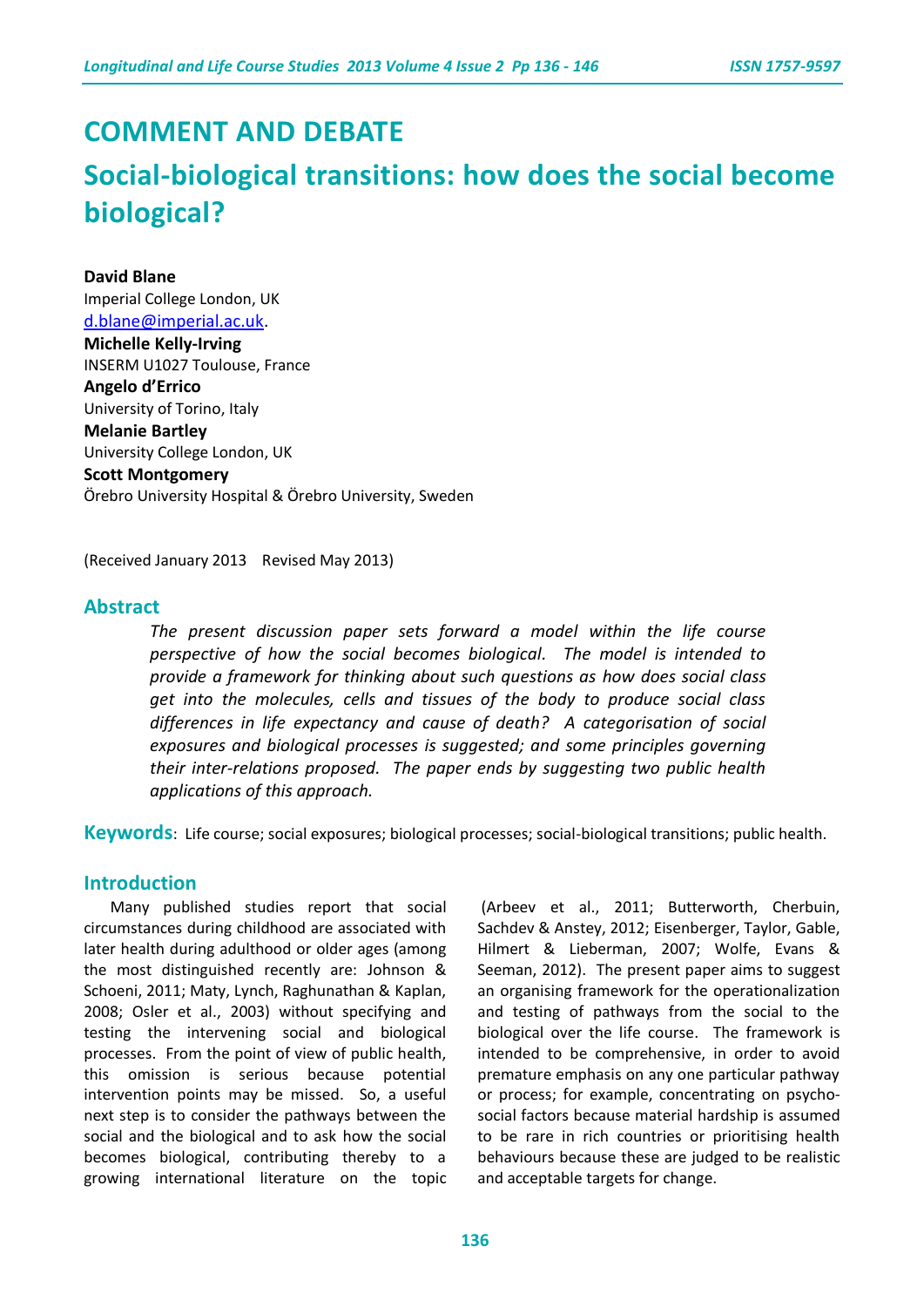It is helpful to think about the biological part of social-biological transitions as situated within the context of a generalised version of Strachan and Sheikh's sequential model of life course functioning (Figure 1). The first stage, from conception and early intra-uterine life to late adolescence or early twenties, is a period of growth and development from a single fertilised cell to an adult human. The second stage, starting in early adulthood, is a period of decline from maximum attained growth to loss of function, overt disease and death. Strachan and Sheikh described this model for lung function (Strachan & Sheikh, 2004), but it can be generalised usefully to other aspects of functioning and health. Social exposures during the first stage can influence

the proportion of optimum growth attained, for example the stunting of physical height by nutritional or emotion deprivation (Figure 1: dotted line). Social exposures during the second stage can influence the rate at which functioning is lost, for example occupational fumes and dusts damaging bronchiolar surfaces and reducing lung function (Figure 1: dashed line). The social structure often delivers continuity of disadvantage, or advantage, across these two biological stages of the life course to combine sub-optimal growth with accelerated decline; or optimal growth with delayed decline. Such processes, plausibly, contribute to social class differences in longevity, healthy life expectancy and physical fitness at older ages.



**Figure 1. Life course growth and decline in functioning: Strachan-Sheikh Model**

*(Source: Strachan & Sheikh 2004)*

The timing of the biological sequence of growth and decline needs to be seen in relation to the standard of living life cycle in which the two dominant social institutions of wage labour and nuclear family interact over the life course among the majority of individuals in industrialised countries to produce two phases of household relative affluence, in early adulthood and late middle age, and three phases of household relative

hardship, in childhood, families with dependent children and old age (Falkingham & Hills, 1995; Goldberg, Wheeler & Sydenstriker, 1920; Rowntree, 1902; Townsend, 1979). In Rowntree's words: *A labourer is thus in poverty and therefore underfed a) in childhood – when his constitution is being built up, b) in early middle life - when he should be in his prime, c) in old age* (Rowntree 1902:170). As a result, two of the most important biological stages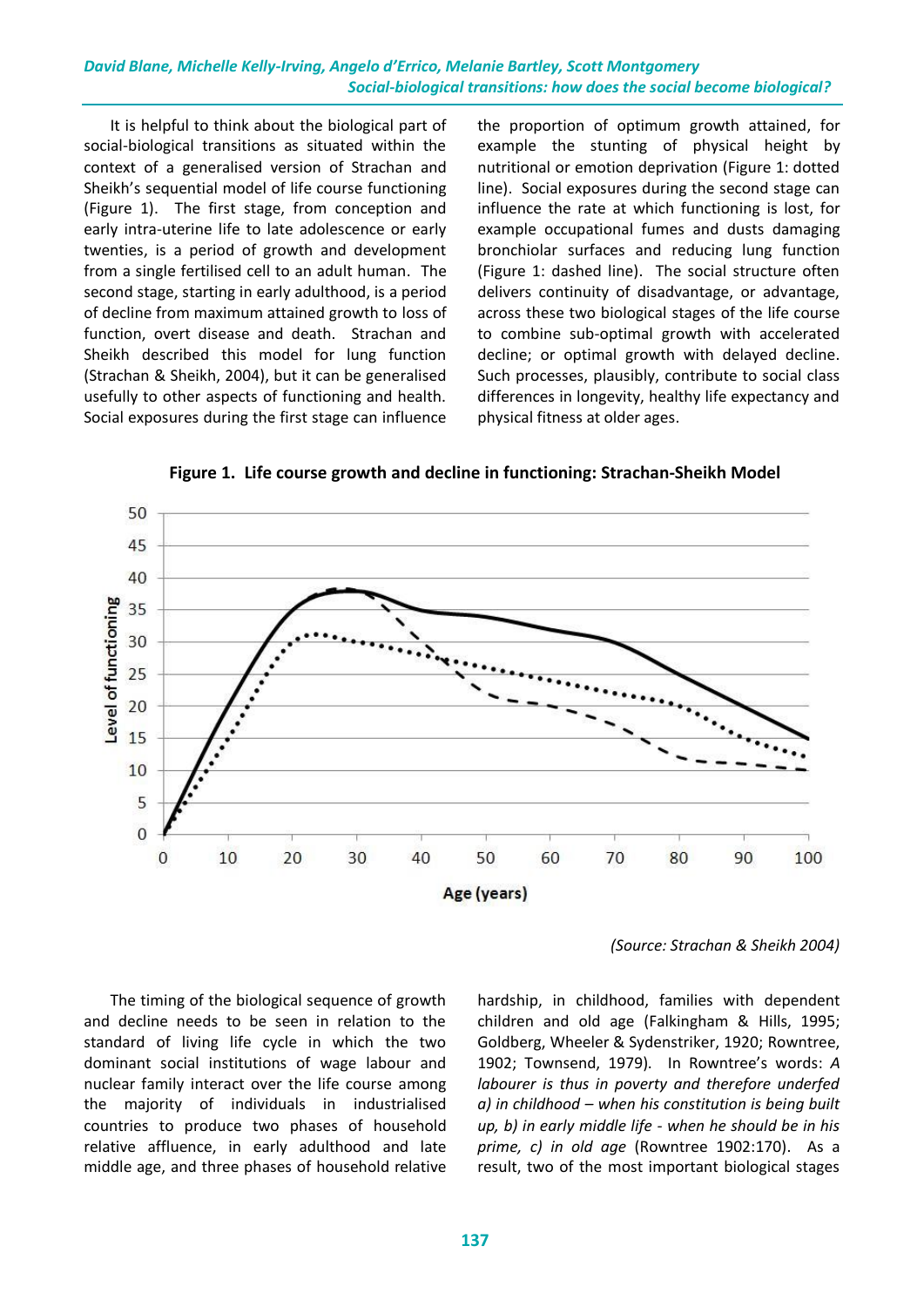of life in the Strachan-Sheikh model (child and adolescent growth and development; old age decline and loss of function) coincide with two of the standard of living life cycle's three phases of household relative hardship. Fuel poverty (Webb, Blane & de Vries, 2012) and excess winter mortality (ONS 2012) illustrate the contemporary relevance of the latter to physical health, while the long-term consequences of household stress and social exclusion for child development (Dearing 2008; Gershoff, Aber, Raver & Lennon, 2007) illustrate the former's contemporary relevance to mental health. Social transitions (Bartley, Blane & Montgomery, 1997) also need to be considered in this socialbiological context.

JN Morris gave precision to estimates of healthrelevant financial hardship, by using the results of 50 years of scientific research world-wide to specify the constituents of a healthy life and to cost these for early  $21^{st}$  century England, what he called: the Minimum Income for Healthy Living – MIHL (Morris, Donkin, Wonderling, Wilkinson & Dowler, 2000; Morris & Deeming 2004; Morris, Wilkinson, Dangour, Deeming & Fletcher, 2007). Morris' estimates are conservative: his young single man is a paragon of near-abstinence, drinking one half-pint of beer per week and using one condom (Morris et al., 2000); while his retired couple do not incur the additional costs which come with the physical or mental disability afflicting some 40 per cent of their peers (Morris et al., 2007). The broad picture is clear. National insurance entitlements, in the form of Jobseeker's Allowance for the young man and state retirement pensions for the elderly couple, amount to only around one-half of their Minimum Income for Healthy Living (MIHL). Statutory alternatives and additions to national insurance entitlements, in the form of the minimum wage for a young man and the means-tested pension premium for the elderly couple, are still several pounds short of their MIHL. Any deviation from near-abstinence at younger ages or the onset of disability at older ages would push the person further below MIHL. And this assault on the person's health occurs every week, plausibly accumulating over time.

While Morris' constituents of a healthy life are intended as universal, his costings of MIHL were specific to England. It is not legitimate to generalise them unthinkingly to other countries, because countries vary in their welfare state regime and, specifically, the extent to which existence is decommodified. "*De-commodification occurs when a service is rendered as a matter of right, and when a person can maintain a livelihood without reliance on the market*" (Esping-Andersen, 1990:21-22). Welfare state regimes and the extent of decommodification in a particular country evolve over time (Esping-Andersen, 1996; Esping-Andersen, 1999), providing the international context to socialbiological transitions.

Attempts to understand social-biological transitions can be made unnecessarily difficult by the use of terms which blur the distinction between the social and the biological. *Material,* for example, has been used to describe both social exposures derived from the spheres of production or consumption and biological processes triggered by the impact of external matter, whether living or inert. Similarly, *psycho-social* has been used to describe both exposure to environmental stressors and biological processes that are implicated in acute and chronic stress responses, including the hypothalamic-pituitary-adrenal (HPA) axis and adrenal cortical and medullary hormones. The present paper tries for clarity by describing separately the different types of social exposure and the different types of biological process; and then suggesting the principles which govern how the two interact.

#### **Social exposures**

*Structural:* Those aspects of current social organisation which inevitably disadvantage a proportion of the population and affect negatively their health; or confer advantage and benefit health. Such aspects include the distribution of income and wealth within a society, the way it organises the production and distribution of the necessities of life, the quality of its housing stock and how it distributes medical care. The organisation of production affects health via exposure to occupational fumes and dusts, physically arduous work (NRC, 2001) and psychosocial work strain (da Costa & Viera, 2010); and the extent to which these are controlled by health & safety protection. The distribution of income and wealth affects health via the MIHL, the proportion of life spent below MIHL and, possibly of particular importance, the proportion of the period from conception to late adolescence and the proportion of life after retirement spent below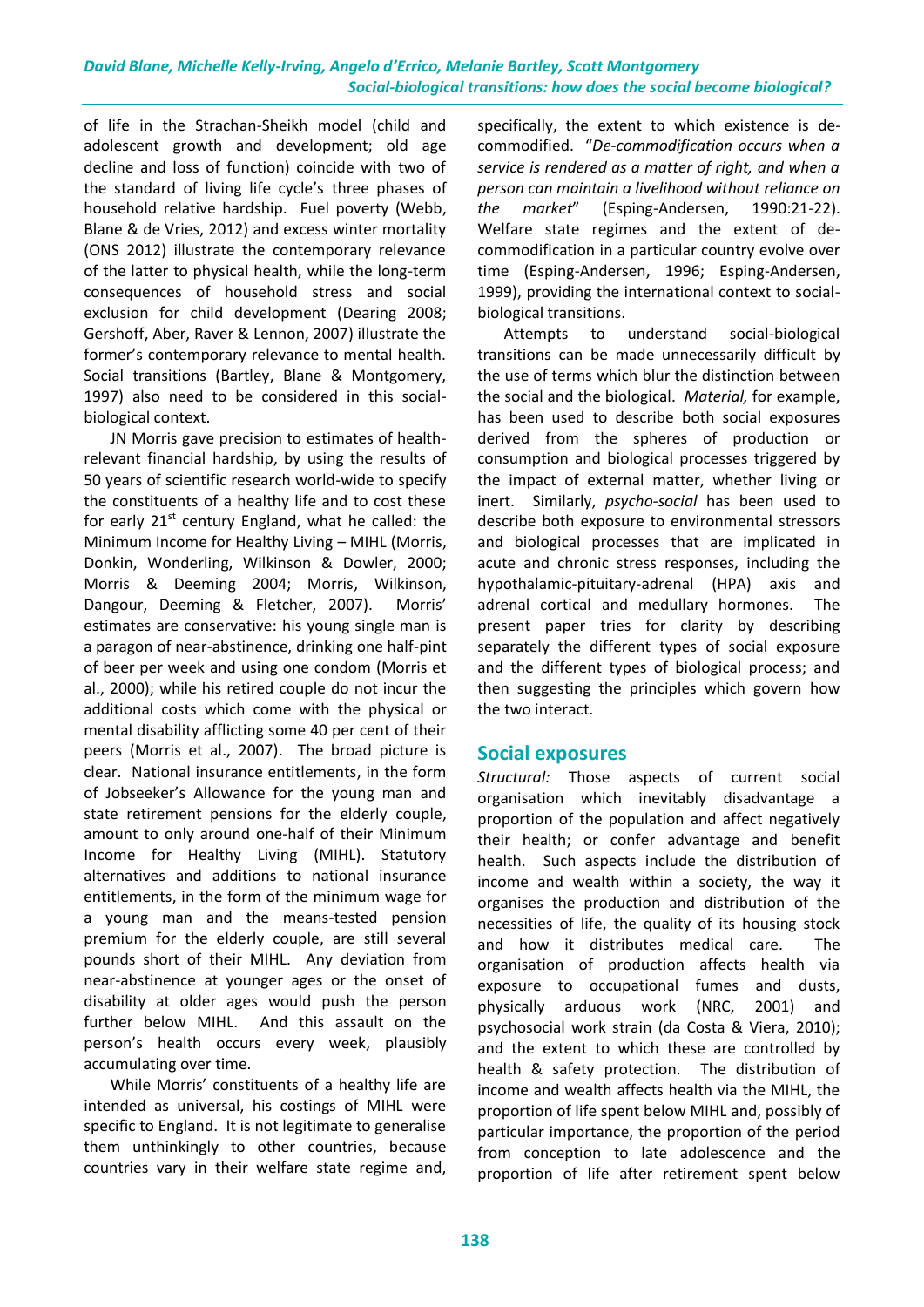MIHL. The quality of the housing stock affects health via its ability to protect inhabitants against the prevailing climate of their region (Blane, Bartley & Mitchell, 2000; Mitchell, Blane & Bartley, 2002), via exposure to indoor pollutants, nitrogen dioxide, carbon monoxide and allergens associated with asthma (Laquatra, Maxwell & Pierce, 2005) and via crowding's influence on the dose and sequence of infections. In addition, it interacts with income to determine fuel poverty risk, while its proximity to industry and main roads determines air pollution exposure, with its risk of sub-optimal lung development during childhood and adolescence (Gauderman et al., 2004) and chronic lung disease at older ages (Schikowski et al., 2005). The social distribution of medical care, through fee for service or geographic mis-match with morbidity, affects health via access to preventive and therapeutic care (van Doorslaer, Koolman & Jones, 2004).

*Behavioural:* Habits and behaviours which affect health and are, at least to some extent, subject to individual autonomy, choice and decision-making. Health-relevant behaviours are often part of a culture or sub-culture which shapes its members' behaviour and thus patterns of disease, such as the low rates of coronary heart disease associated with Japanese and Mediterranean diets (Iso, 2011, Willet, 2006) and the low rates of tobacco smoking and lung cancer among Hispanic Americans (CDC, 2010). Health-related behaviours include: (a) tobacco smoking and age at its initiation and cessation; (b) level and intensity of physical exercise, including leisure-time; (c) dietary preferences in relation to sugar, salt, fibre, fresh vegetables and fruit, oily fish, saturated and transfats, slow release carbohydrates, nuts and seeds, alcohol; (d) illness behaviour, particularly use of preventive measures like immunisation and an informed response to the onset and natural history of chronic degenerative diseases; (e) use of condoms to prevent transmission of microorganisms; (f) self-medication with drugs of recreation and addiction.

*Inter-personal:* Aspects of social interaction which affect emotions and feelings, including life events, social participation, social integration and social support. Health at all ages can be affected. Social support during working life can buffer the effect of work strain on self-efficacy and self-esteem, thereby weakening its association with coronary heart disease and clinical depression (Siegrist, 1996; Wahrendorf, Blane, Bartley, Dragano & Siegrist, 2013). At older ages, social participation confers psychological resilience when faced with adversity (Netuveli, Wiggins, Montgomery, Hildon & Blane, 2008); while major life events increase mortality risk, as when death of spouse raises six-month mortality risk (Kaprio, Koskenvuo & Rita, 1987) and the risk of cardiovascular death is increased in the month following a cancer diagnosis though what are thought to be CNS-mediated mechanisms (Fang et al., 2012). Early childhood is particularly important because brain maturation is fastest and neuroplasticity greatest (Lichtman, 2001), which development sets subsequent levels of endocrine function in the hypothalamic-pituitary-adrenal axis and carcinogenesis (Kelly-Irving, Mabile, Grosclaude, Lang & Delpierre, 2013). The association between slower growth during childhood, as measured by height, signals the importance of this early development, due to its association with poorer cognitive function (Montgomery, Ehlin & Sacker, 2006a) which is relevant to the risk of further structural social exposures (Montgomery, Bartley, Cook Wadsworth, 1996), as well as later biological outcomes indicated by the association of slower child growth with higher blood pressure in old age (Montgomery, Berney & Blane, 2000).

# **Biological processes**

*Material:* Living (bacteria, viruses) and inert (asbestos fibres, folic acid) materials which have an impact on the body's structure and immune system. Impact can be beneficial (essential gut flora; folic acid-dependent embryonic neural tube development), harmful but contained (antibodies; scar tissue) or pathological (respiratory tuberculosis; mesothelioma).

*CNS-mediated:* (aka psycho-social)*.* Social events and circumstances whose physiological effects are mediated via neurological and hormonal pathways from perception and emotions to the central nervous system and thus to peripheral receptors (Brunner & Marmot, 2006). Psychosocial stress alters neuroendocrine hormone levels, angiogenesis, tumour growth and cell migration; and downregulates cellular immune responses, particularly through glucocorticoid and adrenergic signalling pathways (Herman & Cullinan, 1997; Lupien, McEwan, Gunnar & Heim, 2009).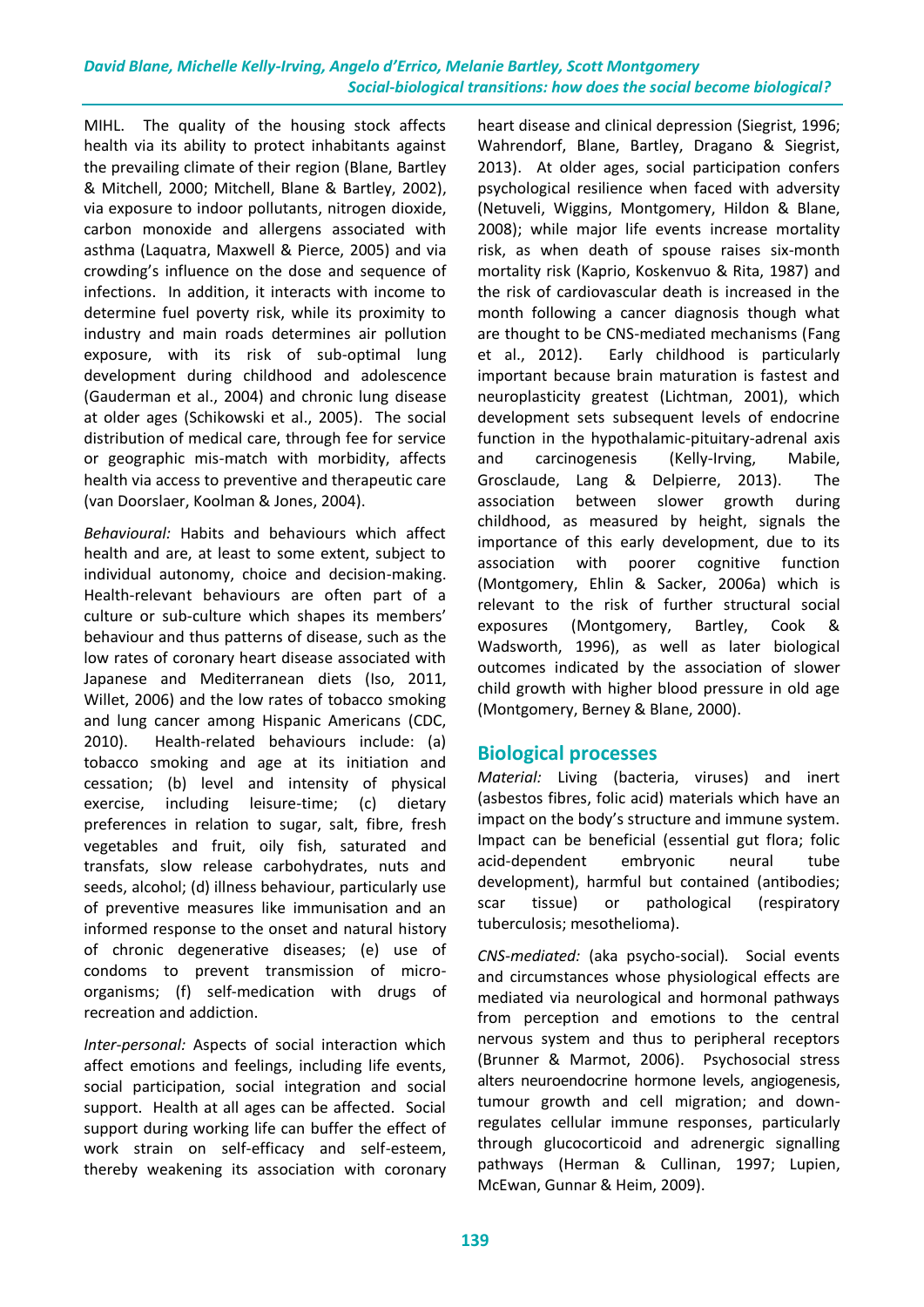*Epigenetic:* The apparent inconsistency between estimates of heritability derived from twin studies and those found in genome-wide association studies (Maher, 2008; Goldstein, 2009) led to an appreciation that genetic material acts within a complex nexus: proximally other surrounding genes and distally the life course material and social environment. Epigenetics refers to the ability of the social environment to trigger or suppress the process by which a gene acts as the template for production of a biologically active protein. For example, DNA methylation status, which with histone acetylation is the most common form of epigenetic modification (Nise, Falaturi & Erren, 2010), is associated with the social environment in early life, when lack of emotional warmth produces hyper-methylation of the glucocorticoid receptor gene in the brain hippocampus of both laboratory rats (Weaver et al., 2004) and human beings (McGowan et al., 2009; Perroud et al., 2011) to increase hypothalamic-pituitary-adrenal axis reactivity (Mazzio & Soliman, 2012). It is also suggested that epigenetic changes may be heritable over one or two generations if the environmental impact occurs when ova and sperm are forming (Pembrey, 2002). In a Swedish example (Bygren, Kaati & Edvinsson, 2001), boys who experienced high food availability around ages 9-12 years, when spermatogenesis increases, were more likely to have children and grandchildren with raised mortality rates, mostly due to type 2 diabetes and cardiovascular disease; while poorer food availability at ages 9-12 years was associated with greater longevity in descendants (Kaati, Bygren & Edvinsson, 2002; Kaati, Bygren, Pembrey & Sjostrom, 2007). Despite such suggestive results, epigenetics is a new area of research, so it is premature to judge the importance of its contribution to health and changes in health.

# **Principles**

*Each type of social exposure can work through any or all of the biological processes.* A person's occupation (structural exposure) can affect their health through both material (asbestos) and CNSmediated (effort-reward imbalance) biological processes. Tobacco smoking (behavioural exposure), likewise, can affect a person's health through both inhaled carcinogens (material process) and the low self-esteem of addiction (CNSmediated process). And death of spouse (interpersonal exposure) can affect health through both poverty (material process) and grief and isolation (CNS-mediated process).

*Both social exposures and biological processes can cumulate and interact.* Living in a deprived area (structural exposure) is associated with high levels of inhaled fine particulate matter (material process), low social support (CNS-mediated process) and physical inactivity (behavioural exposure) leading to metabolic syndrome and cardiovascular disease risk. Although no longitudinal studies have assessed the combined effect of these factors on cardiovascular disease risk, there is evidence that adverse environmental exposures and psychosocial stressors cluster in deprived areas and disadvantaged groups (Bolte, Tamburlini & Kohlhuber, 2009); and may interact to amplify the effects of air pollution on health (Jerrett et al., 2004). In another example: cognitive performance at age 7 years, as measured by reading and mathematics test scores, reduces linearly with the number of disadvantages (structural, behavioural, inter-personal) experienced since birth (Bartley 2012). The impact of prior disadvantage on biological development is shown by the shorter stature at age seven years of children with poorer cognitive performance (Montgomery et al., 2006a) and this marker of disadvantage is independently associated with adult unemployment risk (Montgomery et al., 1996), underlining that disadvantage and associated exposures accumulate over life.

*The relative importance of an exposure or process can vary with life course stage.* Of particular interest biologically are childhood and adolescence, when brain plasticity is greatest and optimum growth and development may be at risk, and older ages when biological frailty develops. The effect of environmental stressors at different life stages depends upon the brain areas that are developing or declining at the time of exposure (Lupien et al., 2009). Reduced cognitive development during the early school years, as measured by reading and spatial test scores at age 7 years, is associated with irregular bedtimes, particularly in early childhood at age 3 (Kelly, Kelly & Sacker, 2011). Similarly, being economically inactive due to permanent sickness during early working life (ages 16-29 years) is associated with worse mental health than permanent sickness at other ages (30-49; 50-65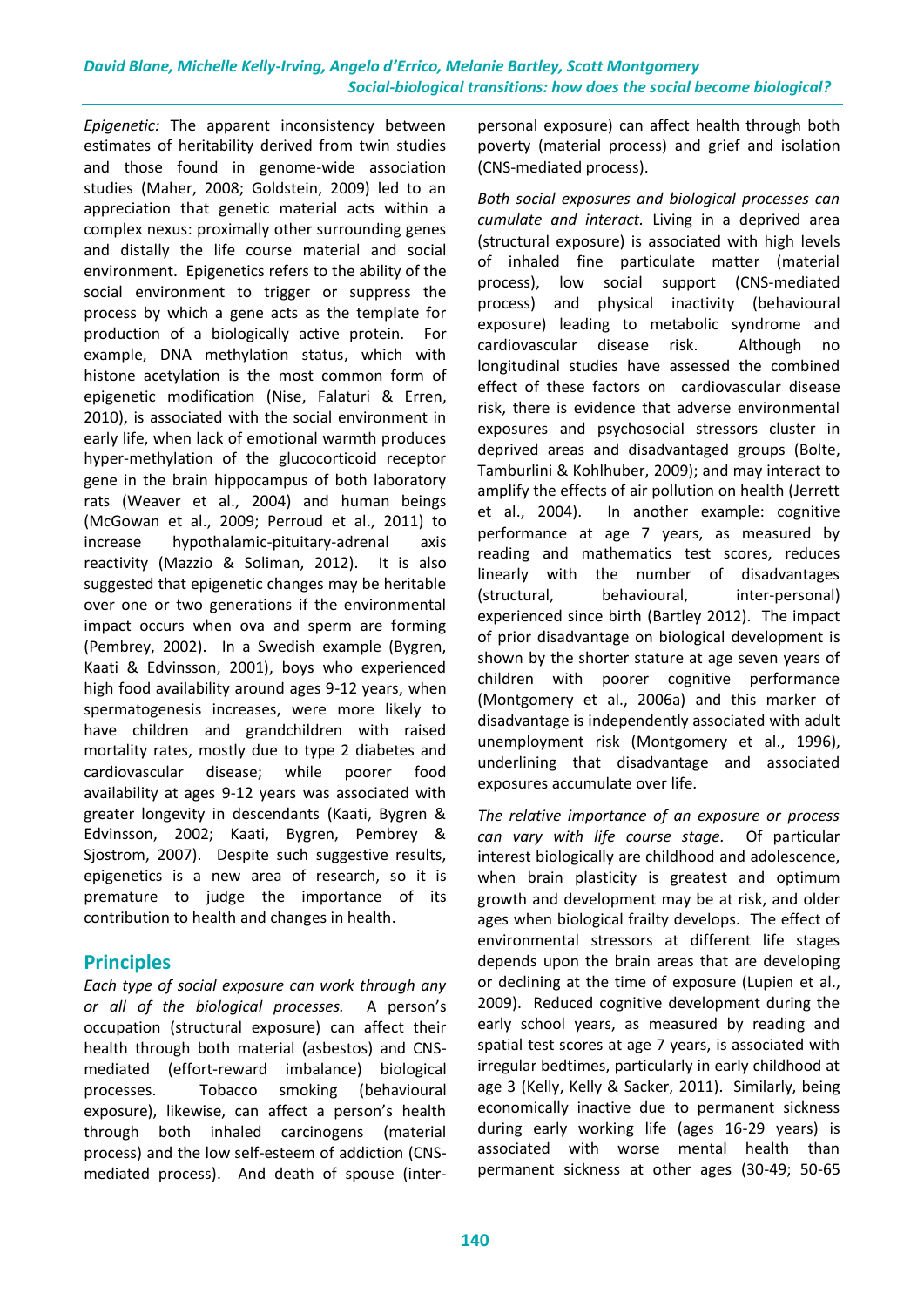years)(Flint 2012). Structural and inter-personal disadvantage during early life may be more damaging than at other ages because it affects both normal child weight and neurological development and is associated with adult obesity and Type 2 diabetes (Olsson, Hulting & Montgomery, 2008; Osika & Montgomery, 2008a; Stenhammer et al., 2010).

*Exposures and processes can be negative or positive.* Negative exposures and processes (hazards, risk factors, pathology) traditionally have received the greater attention, but positive good health (optimal growth and development, resilience, longevity) are important also. Adult respiratory health, as measured by high  $FEV<sub>1</sub>$ (forced expiratory volume in one second) and no phlegm production, is associated with a good diet, as indexed by high consumption of fresh fruit (Kelly, Sacker & Marmot, 2003). Pre-existing social participation is associated with resilience at older ages, in the sense of mental health returning quickly to its pre-adversity level (Netuveli et al*.,* 2008). Some protective exposures are associated with good health only in the presence of adversity – these are the true resilience factors. Having been breast fed in infancy is not itself related to adolescent mental health but, in those whose parents have divorced, infant breast feeding protects later psychological well-being (Montgomery et al., 2006b). Similarly, a warm childhood relationship with parents, and its consequent secure attachment style, is associated with achievement of a higher occupational grade only in those without elite education (Bartley, Head & Stansfeld, 2007; Stansfeld, Head, Bartley & Fonagy, 2008). Conversely, economic adversity in early old age may eliminate the benefits of earlier advantages, particularly among those who experienced a relatively advantaged childhood: *disappointment paradox* (Osika et al., 2006; Osika & Montgomery 2008b).

*Example.* These are complex processes by which socially patterned exposures are linked to biological changes which then lead on to health outcomes. More than one pathway may be involved, and probably is in most cases. Health outcomes in turn may influence subsequent social exposures in an iterative cycle. It may be helpful to provide one example that is already seen in the literature. Adverse experiences in childhood (ACE) have now been associated in prospective studies with both problematic social relationships and obesity in adulthood, as well as increased levels of inflammatory or pro-inflammatory substances, such as C-reactive protein and interleukin-6 (Danese, Pariante, Caspi, Taylor & Poulton, 2007; Pollitt et al., 2007; Taylor, Lehman, Kiefe & Seeman, 2006). In very recent work, adverse experiences in childhood appear to be associated with adult obesity (Thomas, Hypponen & Power, 2008), all-cause mortality (Brown et al., 2009) and with cancer incidence (Brown et al., 2010; Kelly-Irving et al., 2013). In biological terms, obesity is associated with increased risk of most female cancers, perhaps because adipose tissue alters the steroid milieu by absorbing and storing steroids (Patterson et al., 2013). Apart from cancer, a pro-inflammatory profile and obesity have additional adverse outcomes, including depression (Soczynska et al., 2011).

# **Public health applications**

 A potentially important use of the life course approach and the principles of the social-biological transition, is to pin-point when during life certain processes are most harmful and when others are most helpful, and at what levels (individual; household; neighbourhood; school; social structure) – then supporting or initiating social interventions at those times and levels. In the present economic context, this may mean science demonstrating (again) the relevance to public health and well-being of programmes threatened by budget cuts.

*Tobacco smoking reduction.* The problem with using high price to deter tobacco smoking is that the remaining smokers are disproportionately poor, so high price can be a second assault on the health of the undeterred, adding deepened poverty to tobacco toxins (Lang, Jusot, Visier, Menvielle & Lombrail, 2012). A life course understanding of nicotine addiction suggests support for other strategies than price alone. The natural history of tobacco smoking involves adolescent social smoking becoming adult addictive smoking followed by repeated quit attempts, triggered by acute chest infections in middle age, leading to successful cessation or chronic obstructive pulmonary disease. Promising alternatives to further increases in the price of tobacco include: de-glamourise tobacco smoking to make it unattractive to adolescents; remove state subsidies to the cost of tobacco (Armed Forces; international travellers) to reduce progression to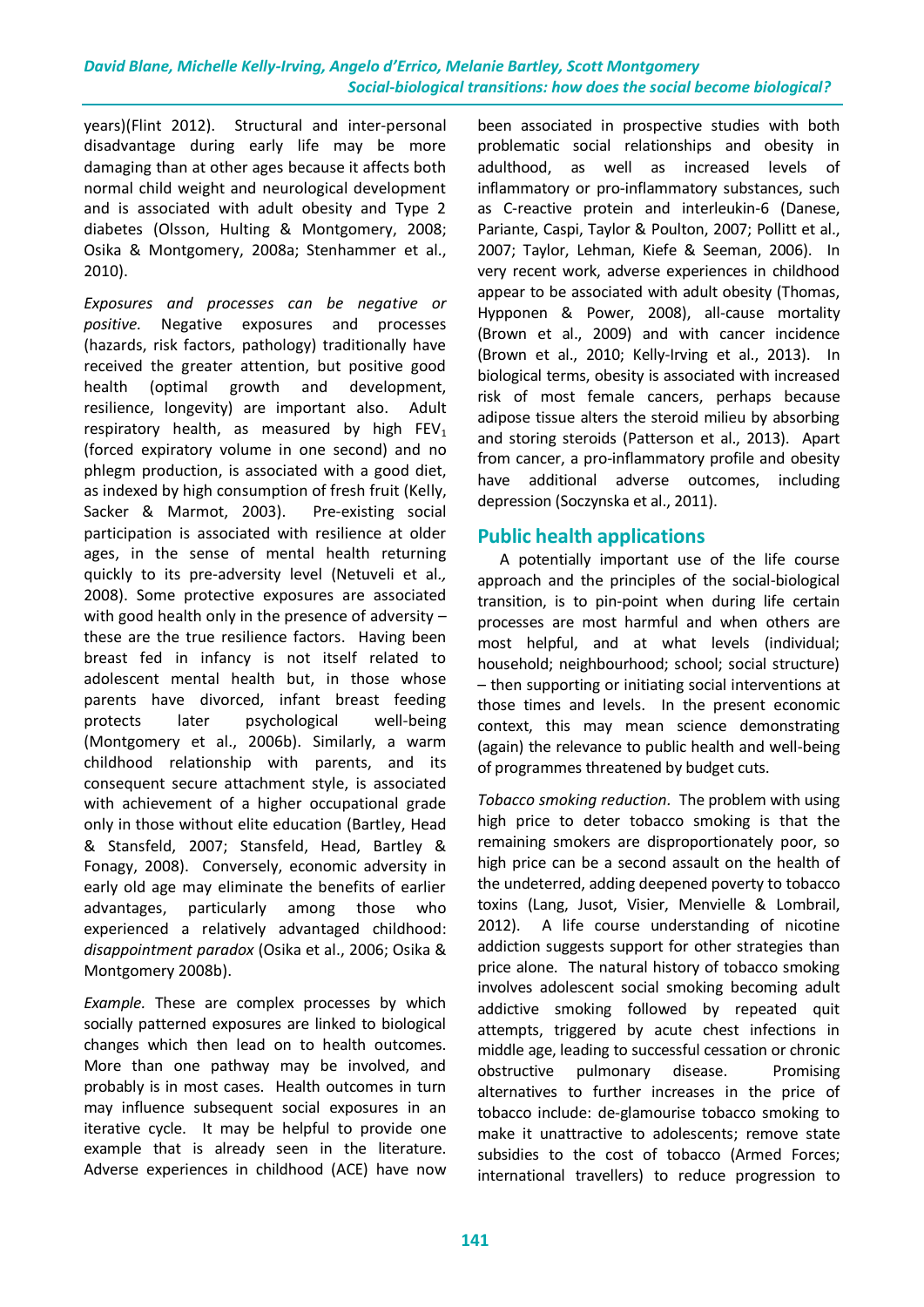addictive smoking; prohibit tobacco smoking in workplaces and public places to protect others, and self, from damage; train physicians to see every acute chest infection as a chance to initiate and support quitting. In terms of public health interventions, the difficulties associated with smoking cessation need to be considered, such as the need for several attempts at quitting. The significance of smoking among certain groups, such as pregnant women's risk of long-term damage to offspring health (Toschke, Montgomery, Pfeiffer & von Kries, 2003), ought to also be taken into account as well as the possible side effects of cessation (Lang et al., 2012).

*Causal maps.* A causal map includes the social exposures and biological processes known to be relevant to a specified health outcome. The causal map of lung cancer might include living in a deprived area (structural exposure) leading to environmental exposure to asbestos (material process) and to polycyclic aromatic hydrocarbons (material process) from tobacco smoking (behavioural exposure) and traffic exhaust fumes (structural exposure). Such maps (Figures 2 & 3) identify the variables to be measured and draw attention to where existing data sets could be strengthened.

#### **Figure 2. Suggested causal map for links between area deprivation and lung cancer**



Cumulative effect of air pollution. low social support from the community and physical inactivity on CVD risk

#### **Figure 3. Suggested causal map for area deprivation and cardiovascular disease**



Interactive effect of exposure to asbestos and smoking on lung cancer risk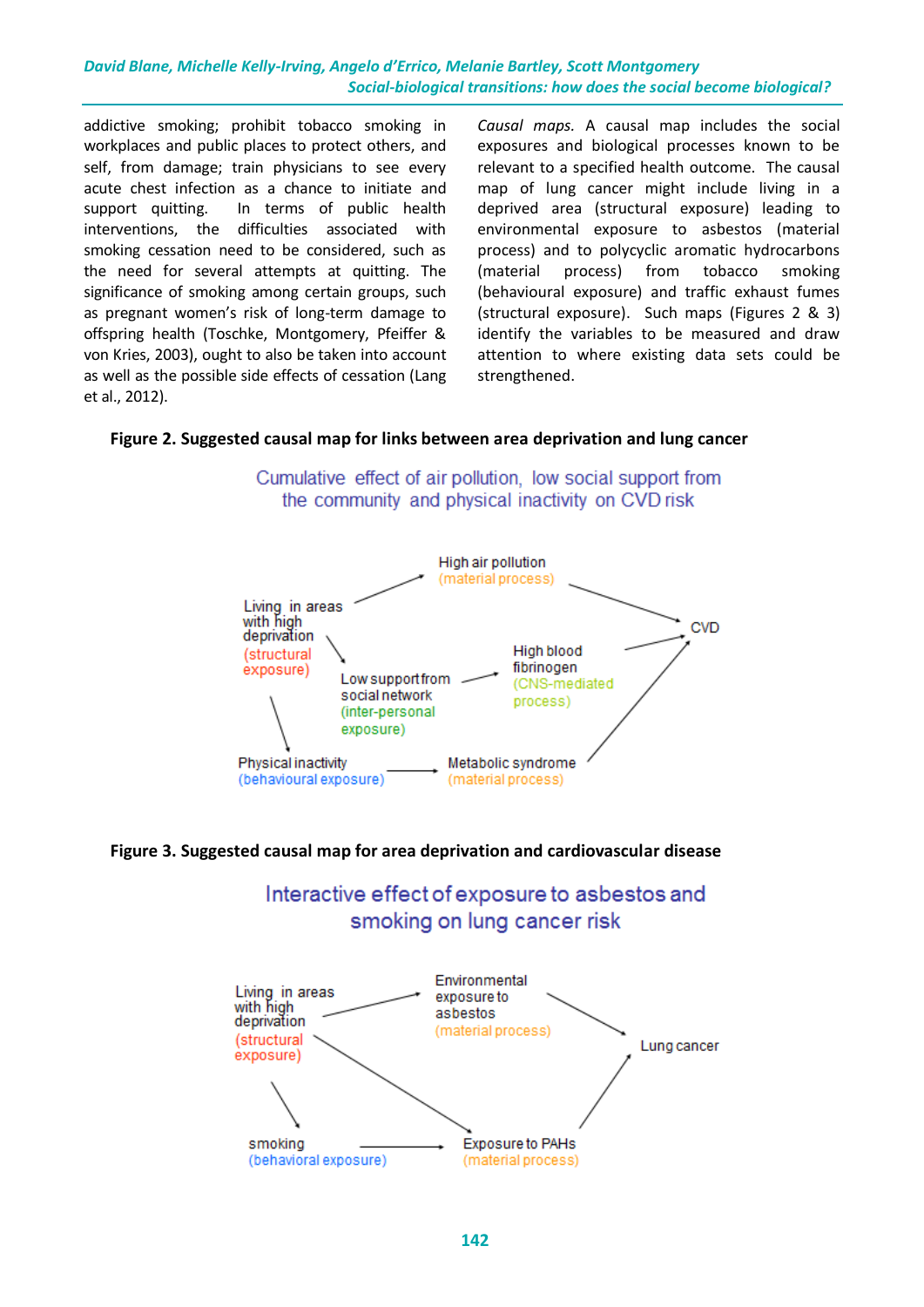### **Conclusions**

The present discussion paper has tried to sketch a comprehensive framework for thinking about social-biological transitions. As well as counterbalancing the excessive exuberance with which epigenetics or neuroscience or health-related behaviours are sometimes treated as *the* main pathway through which the social and biological interact, the framework also draws attention to the scarcity of studies collecting information on the different types of social exposure and the different types of biological process. The title of the framework as social-biological transitions implies that the social drives the biological, which may seem contentious to biologist members of the life course inter-disciplinary research community. On the face of it, the relative stability of biological structures does not fit easily with the rapidity of social change; for example, it is difficult to reconcile

the recent rapid increase in life expectancy at middle age with the apparently timeless biology of cell senescence. Undoubtedly, in time, the extracellular or epigenetic processes involved will be described, but it is likely that these will be pathways between the social and the biological, not the drivers of population changes in longevity.

In summary. The epidemiological tradition within life course research combines longitudinal data analysis with the social and biological sciences. Such research will become more plausible and relevant to public health when it *specifies* and *tests* the social and biological pathways between social circumstances and later health. This paper has suggested a model for thinking about such pathways in terms of social exposures, biological processes and the principles governing their interaction.

#### **Acknowledgements**

This discussion paper is indebted heavily to the participants of the workshop on social-biological transitions held in London 31 May-June  $1<sup>st</sup>$  2012 which brought together, in addition to the present authors, members of INSERM U1027 Toulouse (Thierry Lang, Laurence Mabile, Cyrille Delpierre), Turin Longitudinal Study (Giuseppe Costa, Chiara Marinacci, Roberto Leombruni, Silva Stringhini) and ESRC *International Centre for Life Course Studies in Society and Health* - ICLS (Meena Kumari, Yvonne Kelly, Amanda Sacker); an event funded as part of UK Economic and Social Research Council award RES-596-28-0001.

#### **References**

- Arbeev, K., Akushevich, I., Kulminski, A., Arbeeva, L., Akushevich, L., Culminskaya, I. & Yashin, A (2011). Age trajectories of physiological indices in relation to healthy life course. *Mechanisms of Ageing and Development 132,* 93-102*.* DOI:10.1016/j.ma.
- Bartley, M., Blane, D. & Montgomery, S. (1997). Health and the life course: why safety nets matter*. British Medical Journal 314*, 1194-1196.
- Bartley, M., Head, J. & Stansfeld, S. (2007). Is attachment style a source of resilience against health inequalities at work? *Social Science & Medicine 64*, 765-775.
- Bartley, M. (Ed.) (2012). *Life Gets Under Your Skin*. (Pp. 4-5) London, University College London.
- Blane, D., Bartley, M. & Mitchell, R. (2000). The inverse housing law and respiratory health. *Journal of Epidemiology and Community Health 54*, 745-749*.*
- Bolte, G., Tamburlini, G. & Kohlhuber, M. (2010). Environmental inequalities among children in Europe: evaluation of scientific evidence and policy implications. *European Journal of Public Health 20*, 14- 20.
- Brown, D., Anda, R., Tiemeier, H., Felitti, V., Edwards, V., Croft, J. & Giles, W. (2009). Adverse childhood experiences and the risk of premature mortality. *American Journal of Preventive Medicine 37*, 389- 396.
- Brown, D., Anda, R., Felitti, V., Edwards, V., Malarcher, A., Croft, J. & Giles, W. (2010). Adverse childhood experiences are associated with the risk of lung cancer: a prospective cohort study. *BMC Public Health 10*:20.
- Brunner, E. & Marmot, M. (2006). Social organization, stress and health. In M. Marmot & R. Wilkinson (Eds). Social Determinants of Health 2<sup>nd</sup> edition (pp. 6-30). Oxford: Oxford University Press.
- Butterworth, P., Cherbuin, N., Sachdev, P. & Anstey, K. (2012). The association between financial hardship and amygdala and hippocampal volumes: results from the PATH through life project. *Social Cognitive and Affective Neuroscience 7*, 548-556.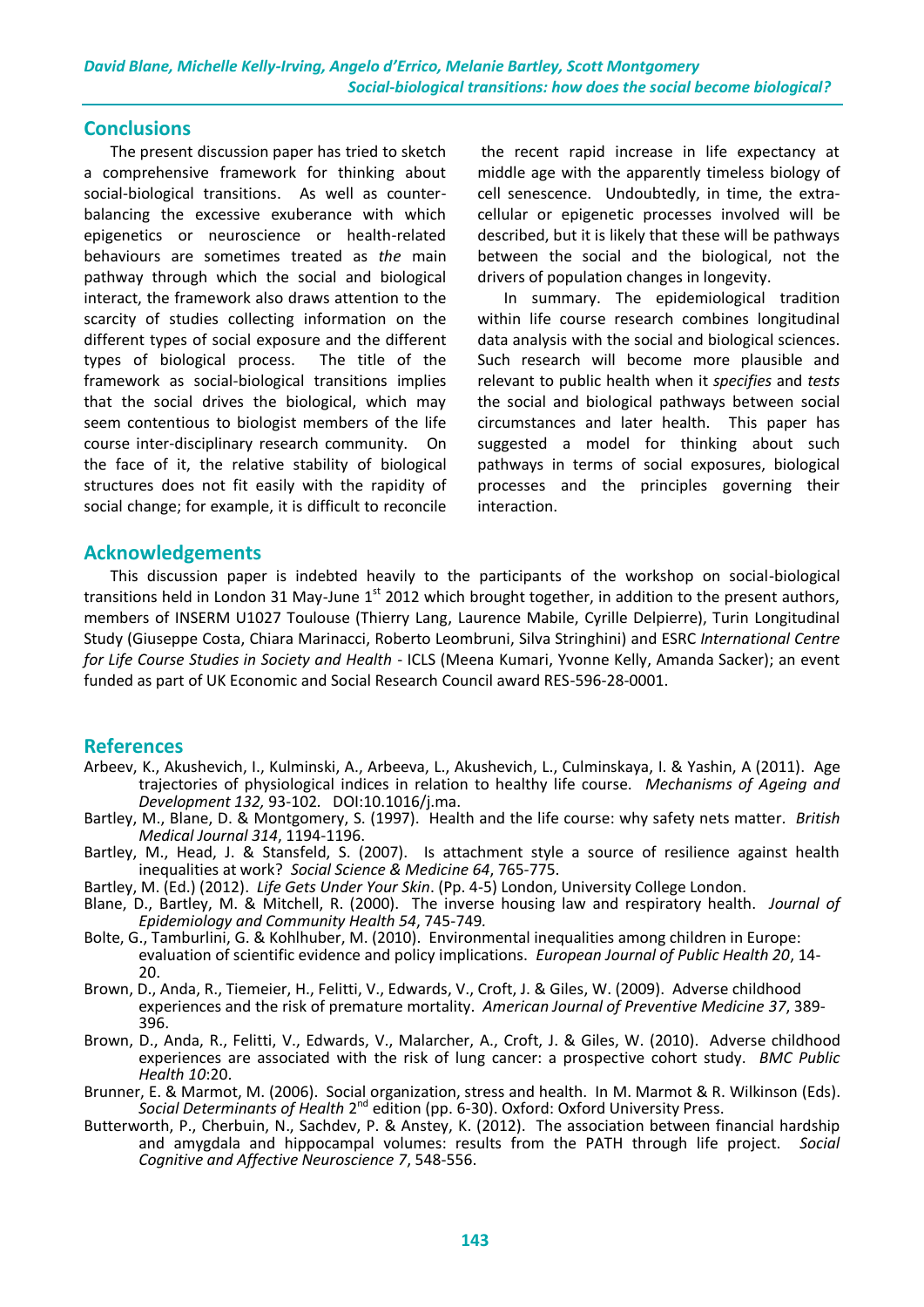- Bygren, L., Kaati, G. & Edvinsson, S. (2001). Longevity determined by paternal ancestors' nutrition during their slow growth period. *Acto Biotheoretica 49*, 53-59.
- CDC Centers for Disease Control and Prevention. (2010). Cigarette use among high school students United States, 1991-2009. *Morbidity and Mortality Weekly Report (Jul 9) 59*, 797-801.
- da Costa, B. & Vieira, E. (2010). Risk factors for work-related musculoskeletal disorders: systematic review of recent longitudinal studies. *American Journal of Industrial Medicine 53*, 285-323.
- Danese, A., Pariante, C., Caspi, A., Taylor, A. & Poulton, R. (2007). Childhood maltreatment predicts adult inflammation in a lifecourse study. *Proceedings of the National Academy of Sciences of the United States of America 104*, 1319-24.
- Dearing, E. (2008). Psychological costs of growing up poor. *Annals of New York Academy of Science 1136*, 324-332.

Eisenberger, N., Taylor, S., Gable, S., Hilmert, C. & Lieberman, M. (2007). Neural pathways link social support to attenuated neuroendocrine stress responses. *Neurolmage 35*, 1601-1612.

Esping-Andersen, G. (1990). *The Three Worlds of Welfare Capitalism.* Cambridge: Polity Press.

Esping-Andersen, G. (1996). *Welfare States in Transition: national adaptations in global economies.* London: Sage Publications.

- Esping-Andersen, G. (1999). *Social Foundations of Industrial Economies.* Oxford: Oxford University Press.
- Falkingham, J. & Hills, J. (Eds). (1995). *The Dynamics of Welfare: The welfare state and the life cycle.* Hemel Hempstead: Prentice Hall.
- Fang, F., Fall, K., Mittleman, M., Sparén, P., Ye, W., Adami, H. & Valdimarsdóttir, U. (2012). Suicide and cardiovascular death after a cancer diagnosis. *New England Journal of Medicine 366*, 1310-1318.
- Flint, E. (2012). Unemployment and Mental Health in British Household Panel Study. University of London Library (Doctoral Thesis).
- Gauderman, W., Avol, E., Gilliland, F., Vora, H., Thomas, D., Berhane, K., McConnell, R., Kuenzli, N., Lurmann, F., Rappaport, E., Margolis, H., Bates, D. & Peters, J. (2004). The effect of air pollution on lung development from 10 to 18 years of age. *New England Journal of Medicine 351*, 1057-1067.
- Gershoff, E., Aber, .L, Raver, C. & Lennon, C. (2007). Income is not enough: incorporating material hardship into models of income associations with parenting with child development. *Child Development 78*,70-95.
- Goldberg, J., Wheeler, G. & Sydenstriker, E. (1920). A study of the relation of family income and other economic factors to pellagra incidence in seven cotton-mill villages of South Carolina in 1916. *Public Health Reports 35*,2673-2714.
- Goldstein, D. (2009). Common genetic variation and human traits. *New England Journal of Medicine 360*, 1696-1698.
- Herman, J. & Cullinan, W. (1997). Neurocircuitry of stress: central control of the hypothalamo-pituitaryadrenocortical axis. *Trends in Neurosciences 20*, 78-84.
- Iso, H. (2011). Lifestyle and cardiovascular disease in Japan. *Journal of Atherosclerosis and Thrombosis 18*, 83-88.
- Jerrett, M., Burnett, R., Brook, J., Kanaroglou, P., Giovis, C., Finkelstein, N. & Hutchison, B. (2004). Do socioeconomic characteristics modify the short term association between air pollution and mortality? Evidence from a zonal time series in Hamilton, *Canadian Journal of Epidemiology and Community Health 58*, 31-40.
- Johnson, R. & Schoeni, R. (2011). Early-life origins of adult disease: national longitudinal population-based study of the United States. *American Journal of Public Health 101*, 2317-2324.
- Kaprio, J., Koskenvuo, M. & Rita, H. (1987). Mortality after bereavement: prospective study of 95,647 widowed persons. *American Journal of Public Health 77*, 283-287.
- Kaati, G., Bygren, L. & Edvinsson S. (2002). Cardiovascular and diabetes mortality determined by nutrition during parents' and grandparents' slow growth period. *European Journal of Human Genetics 10*, 682- 688.
- Kaati, G., Bygren, L., Pembrey, M. & Sjöström, M. (2007). Transgenerational response to nutrition, early life circumstances and longevity. *European Journal of Human Genetics 15*, 784-790.
- Kelly, Y., Kelly, J. & Sacker, A. (2011). Time for bed? The relationship between bedtimes and socio-emotional and cognitive development in 7 year old children. Findings from the UK Millenium Cohort Study. *Journal of Epidemiology and Community Health 65 (Suppl 2)*, A39-A40.
- Kelly, Y., Sacker, A. & Marmot, M. (2003). Nutrition and respiratory health in adults: findings from Health Survey for Scotland. *European Respiratory Journal 21*, 664-671.
- Kelly-Irving, M., Mabile, L., Grosclaude, P., Lang, T., & Delpierre, C. (2013). The embodiment of adverse childhood experiences and cancer development: potential biological mechanisms and pathways across the life course. *International Journal of Public Health 58,* 3-11.
- Lang, T., Jusot, F., Visier, L., Menvielle, G. & Lombrail, P. (2012). Réduire la consommation de tabac: comment prendre en compte les inégalités sociales de santé? *Actualité et Dossier en Santé Publique 81*, 44-46.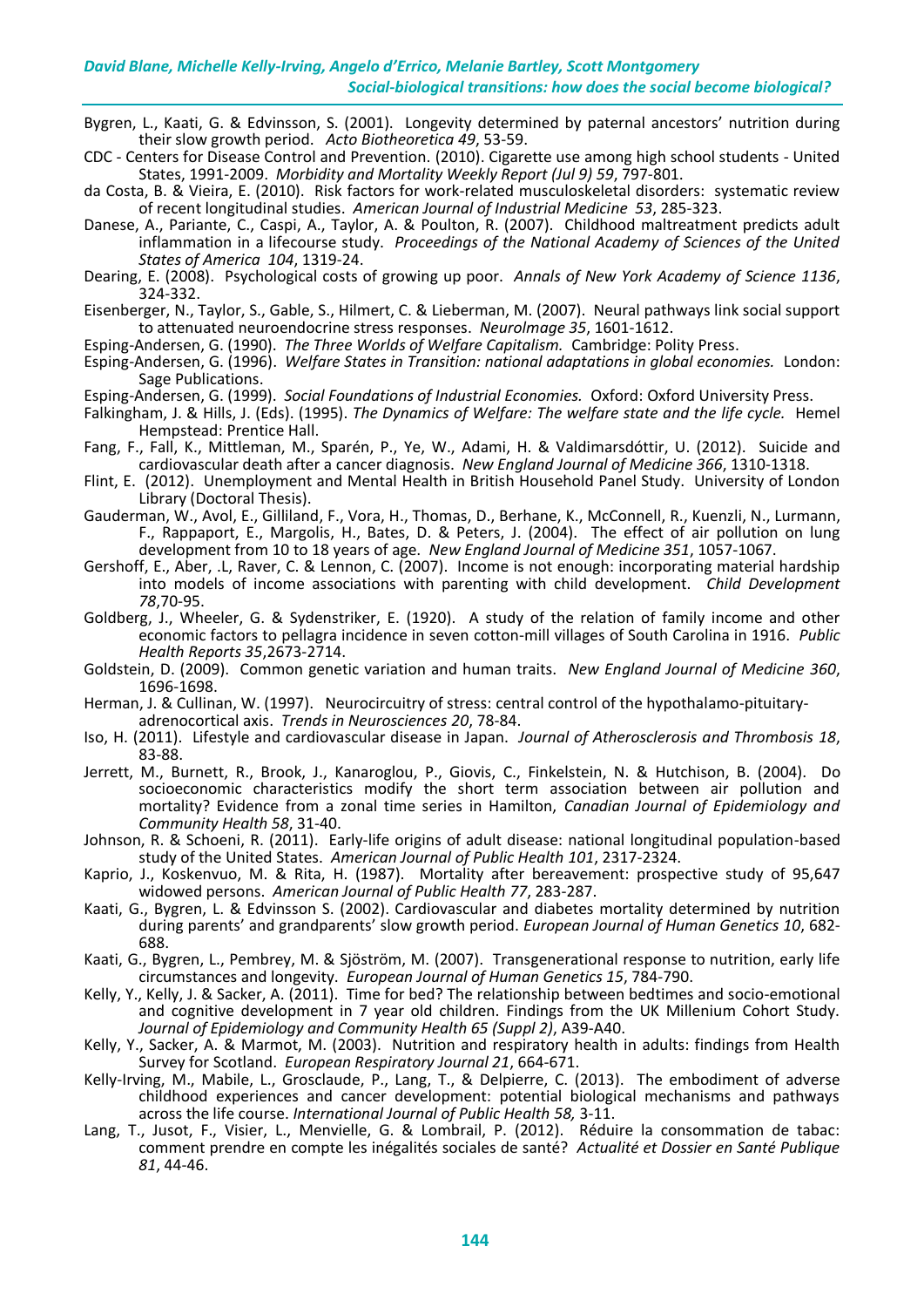- Laquatra, J., Maxwell, L. & Pierce, M. (2005). Indoor air pollutants: limited-resource households and child care facilities. *Journal of Environmental Health 67*, 39-43.
- Litchman, J. (2001). Developmental neurobiology overview: synapses, circuits and plasticity. In D. Bailey, T. Bruer, F. Symons & J. Lichtman J. (Eds). *Critical Thinking about Critical Periods*. (Pp. 27-44) Baltimore: Paul H. Brookes.
- Lupien, S., McEwen, B., Gunnar, M. & Heim, C. (2009). Effects of stress throughout the lifespan on the brain, behaviour and cognition. *Nature Reviews Neuroscience 10*, 434-445.
- Maher, B. (2008). Personal genomes: the case of missing heritability. *Nature 456*, 18-21.
- Maty, S., Lynch, J., Raghunathan, T. & Kaplan, G. (2008). Childhood socioeconomic position, gender, adult body mass index, and incidence of type 2 diabetes mellitus over 34 years in the Alameda County Study. *American Journal of Public Health 98*, 1486-94.
- Mazzio, E. & Soliman, K. (2012). Basic concepts of epigenetics: impact of environmental signals on gene expression. *Epigenetics 7*, 119-130.
- McGowan. P, Sasaki, A., D'Alessio, A., Dymov, S., Labonté, B., Szyf, M., Turecki, G. & Meaney, M. (2009). Epigenetic regulation of the glucocorticoid receptor in human brain associates with childhood abuse. *Nature Neuroscience 12*, 342-348.
- Mitchell, R., Blane, D. & Bartley, M. (2002). Elevated risk of high blood pressure: climate and the inverse housing law. *International Journal of Epidemiology 31*, 831-838.
- Montgomery, S., Bartley, M., Cook, D. & Wadsworth, M. (1996). Health and social precursors of unemployment in young men in Great Britain. *Journal of Epidemiology and Community Health 50*, 415-422.
- Montgomery, S., Berney, L. & Blane, D. (2000). Pre-pubertal stature and blood pressure in early old age. *Archives of Disease in Childhood 82*, 358-363.
- Montgomery, S., Ehlin, A. & Sacker, A. (2006a). Pre-pubertal growth and cognitive function. *Archives of Disease in Childhood 91*, 61-62.
- Montgomery, S., Ehlin, A. & Sacker, A. (2006b), Breast feeding and resilience against psychosocial stress. *Archives of Disease in Childhood 91*, 990-994.
- Morris, J.N., Donkin, A., Wonderling, D., Wilkinson, P. & Dowler, E. (2000). A minimum income for healthy living. *Journal of Epidemiology and Community Health 54*, 885-889.
- Morris, J.N. & Deeming, C. (2004) Minimum Income for Healthy Living (MIHL): next thrust in UK social policy? *Policy & Politics 32*, 441-454.
- Morris, J.N., Wilkinson, P., Dangour, A., Deeming, C. & Fletcher, A. (2007). Defining a minimum income for healthy living (MIHL): older age, England. *International Journal of Epidemiology 36*, 1300-1307.
- NRC National Research Council, Institute of Medicine. (2001). *Musculoskeletal disorders and the workplace: low back and upper extremities.* Washington DC: National Academy Press.
- Netuveli, G., Wiggins, R., Montgomery, S., Hildon, Z. & Blane, D. (2008). Mental health and resilience at older ages: bouncing back after adversity in the British Household Panel Survey. *Journal of Epidemiology and Community Health 62*, 987-991.
- Nise, M., Falaturi, P. & Erren, T. (2010). Epigenetics: origins and implications for cancer epidemiology. *Medical Hypotheses 74*, 377-382.
- Olsson, G., Hulting, A. & Montgomery, S. (2008). Cognitive function in children and subsequent type 2 diabetes mellitus. *Diabetes Care 31*, 514-516.
- ONS Office for National Statistics. (2012). Excess winter mortality in England and Wales 2010-2011 (Final). Newport: ONS Mortality Analysis Team.
- Osika, W., Ehlin, A. & Montgomery, S. (2006). Does height modify the risk of angina associated with economic adversity? *Economics and Human Biology 4*, 398-411.
- Osika, W. & Montgomery, S. (2008a). Physical control and coordination in childhood and adult obesity<br>among members of a longitudinal birth cohort. British Medical Journal 337, a699. DOI: among members of a longitudinal birth cohort. British Medical Journal 337, a699. 10.1136/bmj.a699.
- Osika, W. & Montgomery, S. (2008b). Economic disadvantage modifies the association of height with low mood in the US, 2004: the disappointment paradox. *Economics and Human Biology 6*, 95-107.
- Osler, M., Andersen, A., Due, P., Lund, R., Damsgaard, M. & Holstein, B. (2003). Socioeconomic position in early life, birth weight, childhood cognitive function, and adult mortality: a longitudinal study of Danish men born in 1953. *Journal of Epidemiology and Community Health 57*, 681-6.
- Patterson, R., Rock, C., Kerr, J., Natarajan, L., Marshall, S., Pakiz, B. & Cadmus-Bertram, L. (2013). Metabolism and breast cancer risk: frontiers in research and practice. *Journal of the Academy of Nutrition and Dietetics 113*, 288-96.
- Pembrey, M. (2002). Time to take epigenetic inheritance seriously. *European Journal of Human Genetics 10*, 669-671.
- Perroud, N., Paoloni-Giacobino, A., Prada, P., Olié, E., Salzmann, A., Nicastro, R., Guillaume, S., Mouthon, D., Stouder, C., Dieben, K., Huguelet, P., Courtet, P. & Malafosse, A. (2011). Increased methylation of glucocorticoid receptor gene (NR3C1) in adults with a history of childhood maltreatment: a link with the severity and type of trauma. *Translational Psychiatry 1*, e59.